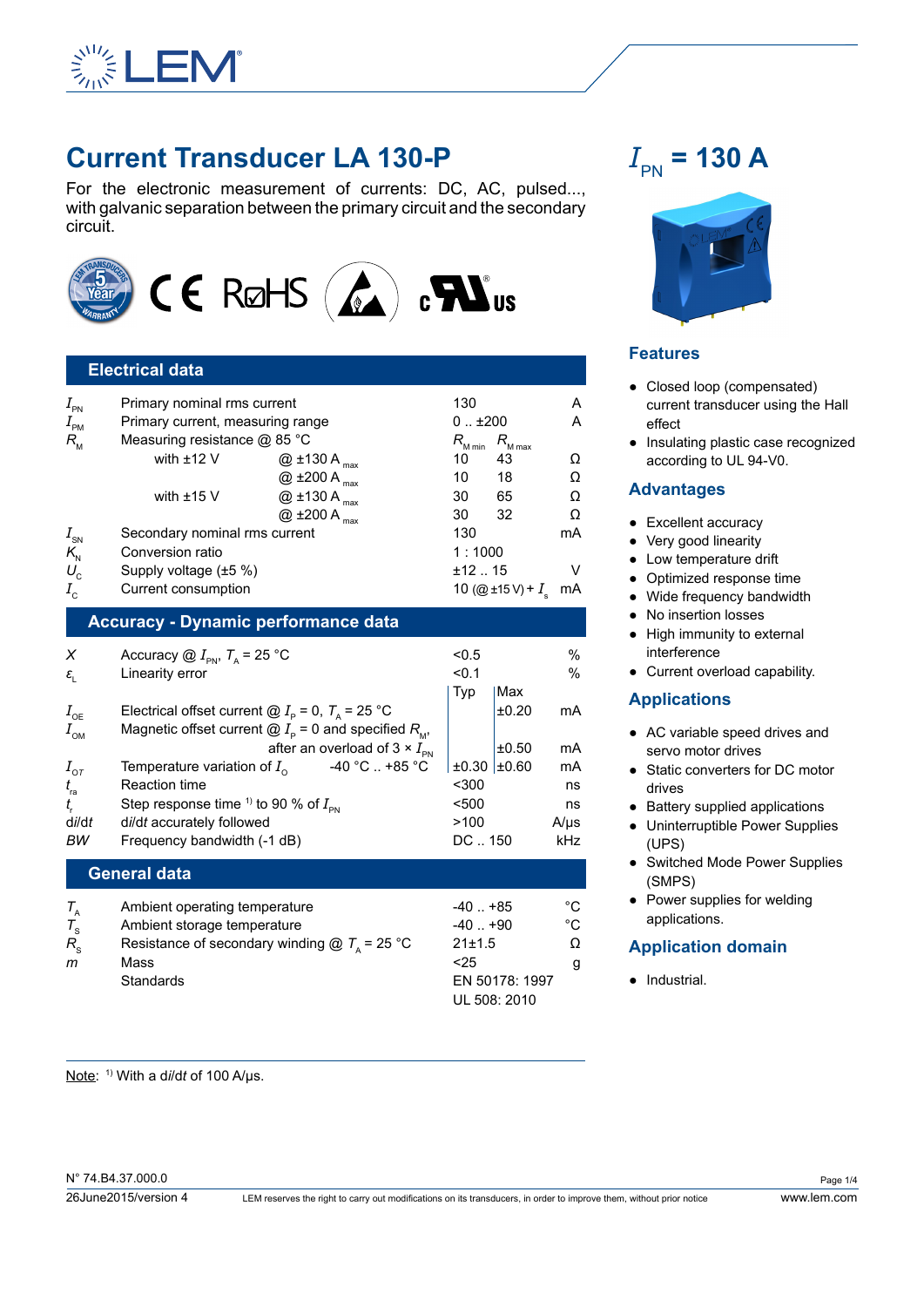

## **UL 508:Ratings and assumptions of certification LA 130-P**

File # E189713 Volume: 2 Section: 1

#### **Standards**

- CSA C22.2 NO. 14 10 INDUSTRIAL CONTROL EQUIPMENT Edition 11 Revision Date 2011/08/01
- UL 508 STANDARD FOR INDUSTRIAL CONTROL EQUIPMENT Edition 17 Revision Date 2010/04/15.

| <b>Parameter</b>                | <b>Symbol</b> | <b>Unit</b> | <b>Value</b> |
|---------------------------------|---------------|-------------|--------------|
| Primary potential involved      |               | V AC/DC     | 600          |
| Max surrounding air temperature |               | °C          | 85           |
| Primary current                 | ە ∸           | A           | 0 to 130     |
| Secondary supply voltage        | $U_{\rm c}$   | V DC        | ±12.15       |
| Output signal                   | $-$ SN        | mA          | 130          |

#### **Conditions of acceptability**

*When installed in the end-use equiment, consideration shall be given to the following:*

- *1 - These devices must be mounted in a suitable end-use enclosure.*
- *2 - The terminals have not been evaluated for field wiring.*
- *3 - The LA 130 series are intended to be mounted on the printed wiring board of the end-use equipment (with a minimum CTI of 100).*
- *4 - Low voltage circuits are intended to be powered by a circuit derived from an isolating source (such as a transformer,optical isolator,limiting impedance or electro-mechanical relay) and having no direct connection back to the primary circuit (other than through the grounding means).*
- *5 - Base on results of temperature tests, in the end use application, a maximum of 100 °C cannot be exceeded at soldering point between primary coil pin and soldering point of on the primary bus bar (corrected to the appropriate evaludated max. surrounding air).*

#### **Marking**

Only those products bearing the UL or UR Mark should be considered to be Listed or Recognized and covered under UL's Follow-Up Service.Always look for the Mark on the product.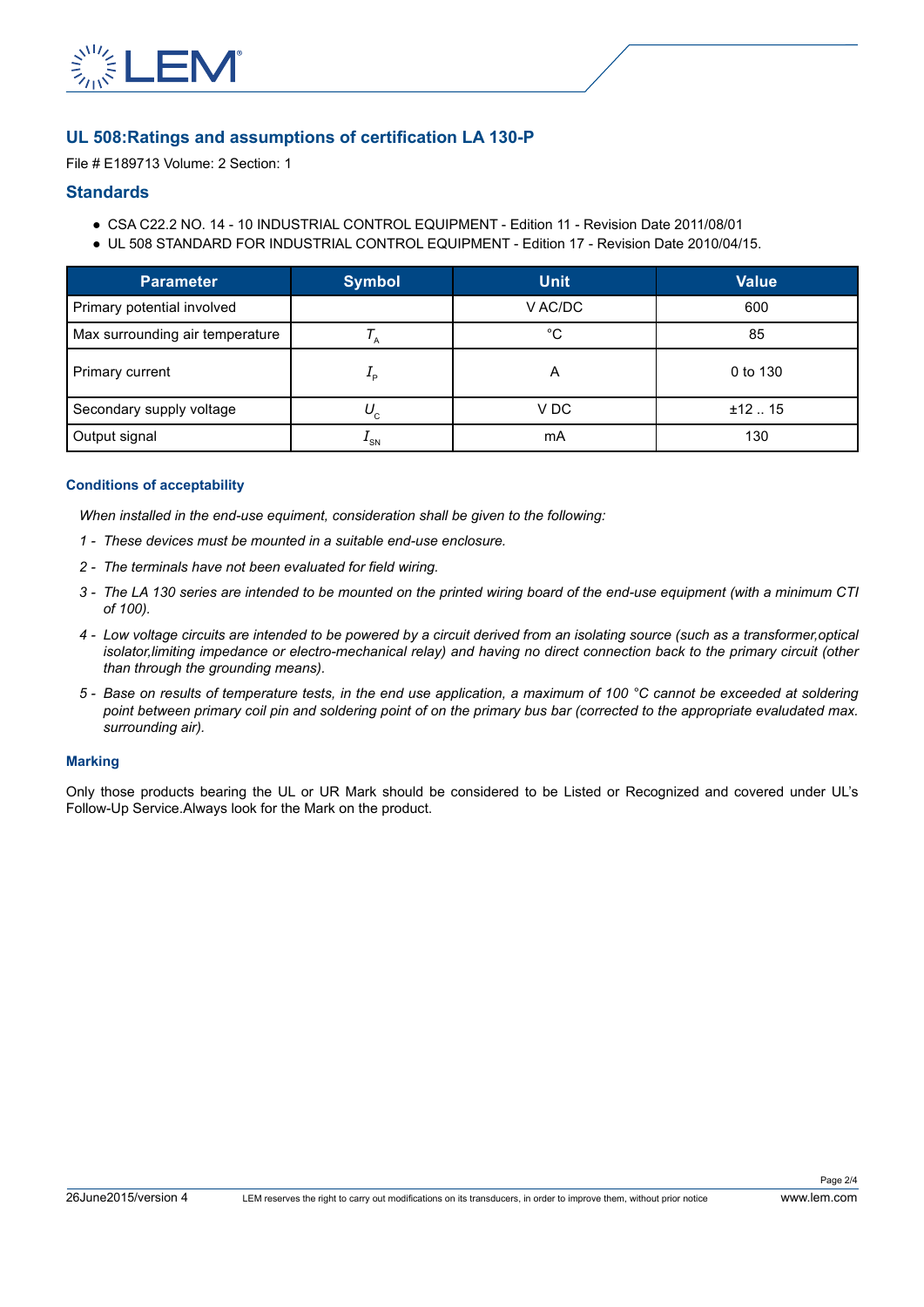

# **Current Transducer LA 130-P**

|                               | Insulation coordination                          |     |    |
|-------------------------------|--------------------------------------------------|-----|----|
| $U_{\rm d}$                   | Rms voltage for AC insulation test, 50 Hz/1 min  | 4.3 | kV |
| $\hat{U}_{_{\text{\tiny W}}}$ | Impulse withstand voltage 1.2/50 µs              | 8   | kV |
| $U_{\rm e}$                   | Partial discharge extinction rms voltage @ 10 pC | 1.3 | kV |
|                               |                                                  | Min |    |
|                               | Creepage distance                                | 8   | mm |
| $\frac{d_{Cp}}{d_{Cl}}$       | Clearance                                        | 8   | mm |
| CTI                           | Comparative tracking index (group I)             | 600 |    |

## **Applications examples**

**According to EN 50178 and IEC 61010-1 standards** and following conditions:

- Over voltage category OV 3
- Pollution degree PD2
- Non-uniform field

|                                                          | <b>EN 50178</b>          | <b>IEC 61010-1</b> |
|----------------------------------------------------------|--------------------------|--------------------|
| $d_{\text{cp}}$ , $d_{\text{cl}}$ , $\hat{U}_{\text{w}}$ | Rated insulation voltage | Nominal voltage    |
| l Basic insulation                                       | 1000 V                   | 1000 V             |
| l Reinforced insulation                                  | 600 V                    | 400 V              |

# **Safety**

This transducer must be used in limited-energy secondary circuits according to IEC 61010-1.



This transducer must be used in electric/electronic equipment with respect to applicable standards and safety requirements in accordance with the manufacturer's operating instructions.



Caution, risk of electrical shock

When operating the transducer, certain parts of the module can carry hazardous voltage (eg. primary busbar, power supply).

Ignoring this warning can lead to injury and/or cause serious damage.

This transducer is a build-in device, whose conducting parts must be inaccessible after installation.

A protective housing or additional shield could be used.

Main supply must be able to be disconnected.